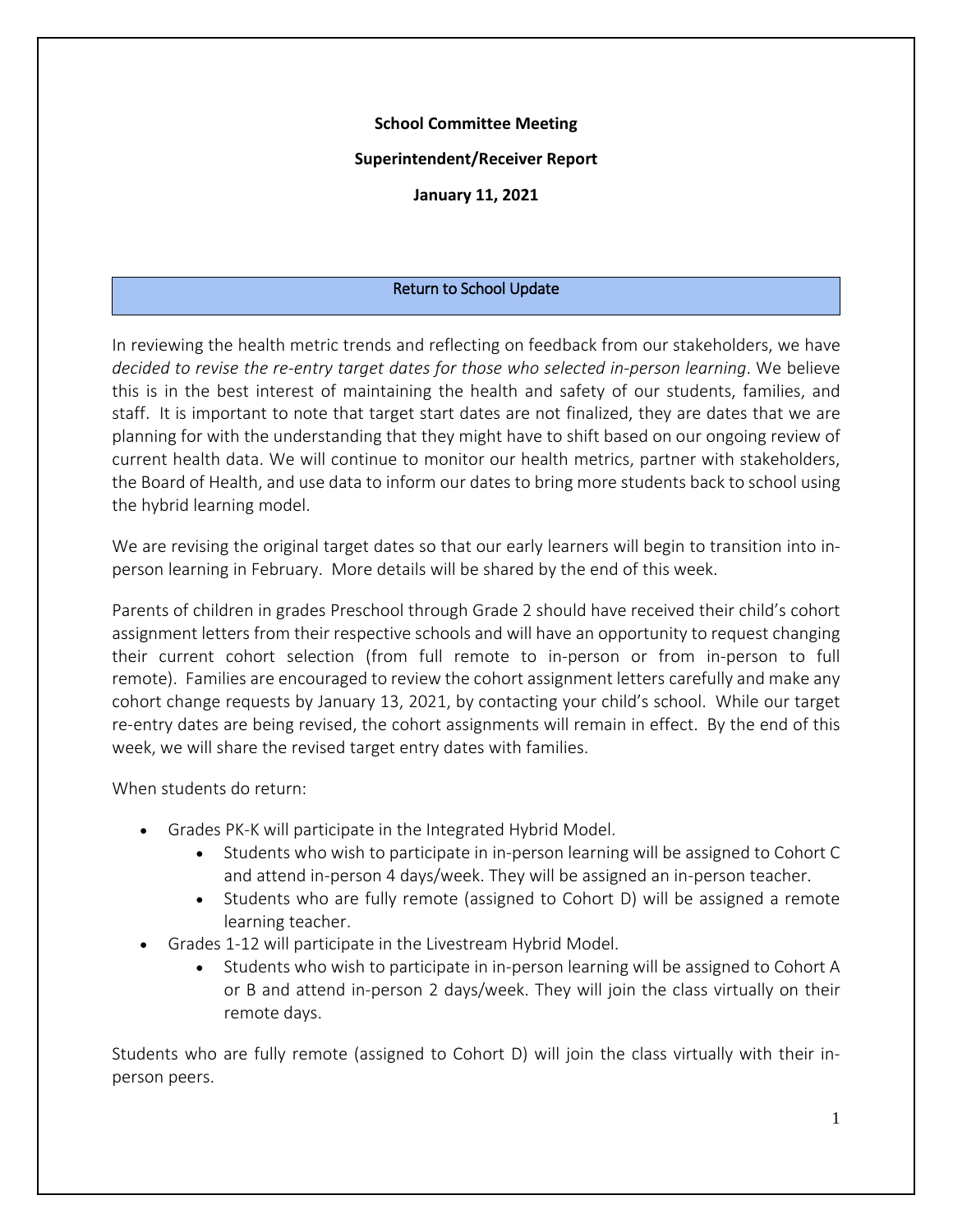Family input is critical to developing our hybrid model. All families have been asked to complete a survey indicating their preferred model of learning (hybrid or full remote). This information is being used to develop our school specific plans.

- We know that remote learning is most difficult for our early learners so our staggered entry to hybrid learning will begin with our youngest learners first. Current planning is focused on PK-2.
- Currently, 661 students in grades PK-2 are requesting hybrid learning or 46% of students in these grades

Below are the original re-entry target dates for your reference.

- Preschool through grade 2, on January 21, 2021
- Grades 3-5 and grade 9, on February 4, 2021
- Grades 6-8 & 10-12, on February 25, 2021

| <b>Hybrid Model - Four Student Cohorts</b>                                                    |               |         |                                                                   |                 |               |  |
|-----------------------------------------------------------------------------------------------|---------------|---------|-------------------------------------------------------------------|-----------------|---------------|--|
|                                                                                               | <b>Monday</b> | Tuesday | Wednesday                                                         | <b>Thursday</b> | <b>Friday</b> |  |
| <b>Student</b><br><b>Cohort A</b><br>(Hybrid)                                                 | E<br>HO.      | E<br>H. | <b>Synchronous</b><br><b>Session</b><br>(Live remote<br>learning) |                 |               |  |
| <b>Student</b><br><b>Cohort B</b><br>(Hybrid)                                                 |               |         |                                                                   | E.<br>π         | Œ<br>Ξ        |  |
| <b>Student</b><br><b>Cohort C</b><br>(In-Person)                                              | 6 <b>a</b> 6  | H<br>Œ. |                                                                   | H<br>E          | æ             |  |
| <b>Student</b><br><b>Cohort D</b><br>(Remote)                                                 |               |         |                                                                   |                 |               |  |
| $=$ in school<br>= remote   Note: deep cleaning takes place on Wed. & Fri. (after dismissal). |               |         |                                                                   |                 |               |  |
| <b>Holyoke Public Schools</b><br>A pathway for every student                                  |               |         |                                                                   |                 |               |  |

# Adjusted School Hours

We will still adopt the adjusted school day hours (see chart below) beginning on January 19th. In the December 23rd Holyoke Update, we provided information about the newly adjusted school day that will be starting on January 19th. It will be structured based on the uniqueness of the school, program, and grade. In response to formal and informal feedback from students, families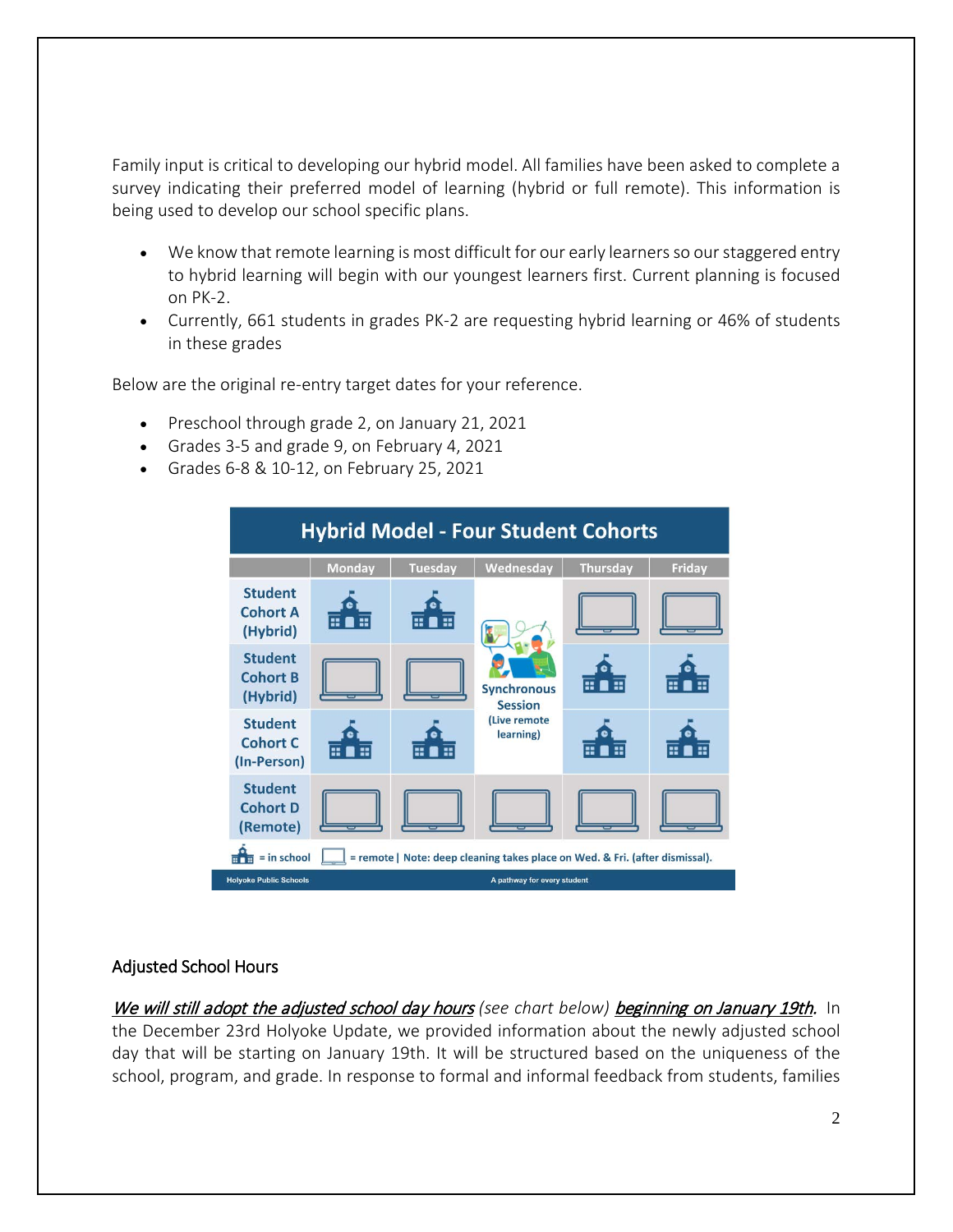(ELPAC, DPAC, SEPAC groups), and teachers, as well as the updated DESE guidelines we will allow students to be more engaged with their peers and teachers, will offer small group instruction for additional support and include time for necessary breaks and opportunities for asynchronous and synchronous (live instruction) learning time.

The original school schedule included synchronous learning from 8 AM - noon and asynchronous learning of up to 2.5 hours daily. The schedule provided students with 6.5 hours of learning daily. The schedule change will now offer students a 6 hour school day, with 4-5 hours of synchronous learning scheduled throughout the day that includes movement breaks, lunch breaks, recess (for younger grades), hand-washing breaks, transitions, and cleaning time.

| <b>Half Day PreK Times</b><br>AM - 7:55 - 10:25 (in-person cohort only)<br>PM - 11:25 - 1:55 (remote cohort only) |                                             | <b>Half Day PreK Times</b><br>AM - 9:00 - 11:30 (in-person cohort only)<br>PM - 12:30 - 3:00 (remote cohort only) |                                             |
|-------------------------------------------------------------------------------------------------------------------|---------------------------------------------|-------------------------------------------------------------------------------------------------------------------|---------------------------------------------|
| School                                                                                                            | Starting 1/19/21 through<br>remainder of SY | School                                                                                                            | Starting 1/19/21 through<br>remainder of SY |
| HHS - Dean*                                                                                                       | 7:55 AM - 1:55 PM                           | HHS - North                                                                                                       | 9:00 AM - 3:00 PM                           |
| Transitions Academy**                                                                                             | 7:55 AM - 1:55 PM                           | Lawrence                                                                                                          | 9:00 AM - 3:00 PM                           |
| Veritas                                                                                                           | 7:55 AM - 2:05 PM<br>(6 hr 10 min day)      | Donahue                                                                                                           | 9:00 AM - 3:00 PM                           |
| Peck                                                                                                              | 7:55 AM - 1:55 PM                           | Sullivan                                                                                                          | 9:00 AM - 3:00 PM                           |
| Metcalf                                                                                                           | 7:55 AM - 1:55 PM                           | Kelly                                                                                                             | 9:00 AM - 3:00 PM                           |
| White                                                                                                             | 7:55 AM - 1:55 PM                           | Morgan                                                                                                            | 9:00 AM - 3:00 PM                           |
|                                                                                                                   |                                             | McMahon                                                                                                           | 9:00 AM - 3:00 PM                           |
|                                                                                                                   |                                             | <b>STEM</b>                                                                                                       | 9:00 AM - 3:00 PM                           |

Wednesdays will follow the current schedule of up to 3 hours of synchronous learning for grades K-8 and up to 4 hours for grades 9-12.

- Synchronous learning on Mon, Tues, Thurs, Fri is:
	- o Gr. K-2: 4 hours daily
	- o Gr. 3-8 is 5 hours daily
	- o Gr. 9-12 is 4.5-5 hours daily

This change allows the district to:

- Increase synchronous (live) instructional time to meet the needs of students and following updated DESE (Department of Elementary and Secondary Education) guidelines, and
- Develop bussing schedules to safely transport students to and from school and maintain all safety protocols and appropriate distancing.

While the re-entry target dates have been pushed back, this does not affect the new schedule that will start on January 19th. Many variables go into planning the structured learning day - remote or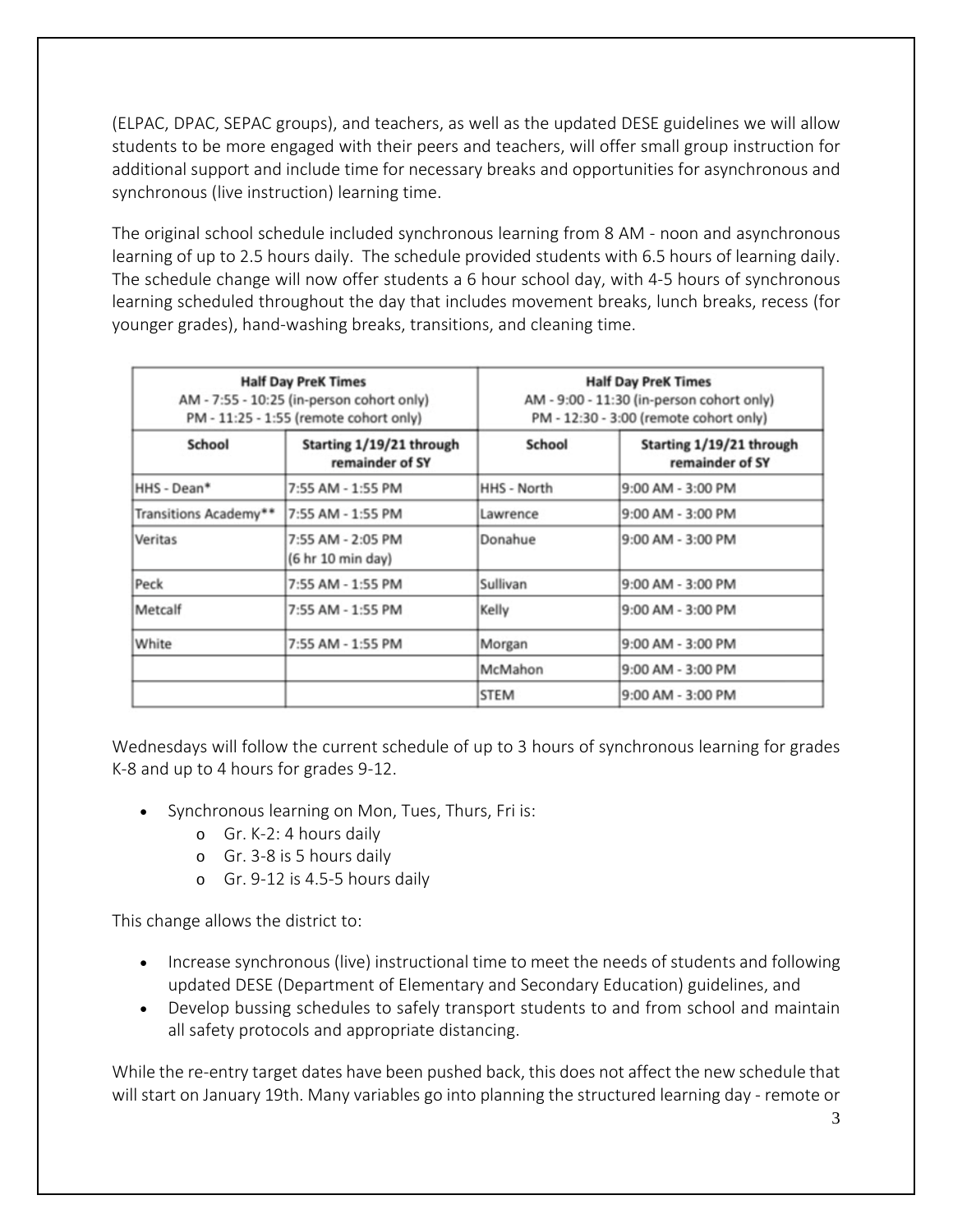hybrid - with the goal of creating the best educational experience for our students despite the challenges the pandemic presents. We as a district are continually striving to create more meaningful and engaging learning opportunities throughout the school day. It is not our expectation that any child is sitting in front of a screen for 6 hours, but rather students have ongoing engagement in structured learning throughout the day with the goal of improving the learning experience for all students.

#### COVID Update

Holyoke's designation is red. As of December 31, the case count for the prior 14 days is 376 cases. The average daily incidence rate is 66.1, and the percent positivity is 7.38%. A monthly summary of HPS student and staff case counts is provided on the following slide.



**Trends in Student & Staff Counts** 

Total counts by month include: September 14-30: 3 cases, October: 24 cases, November: 74 cases, and December: 123 cases.

| Month                         | <b>HPS Case Count</b> |  |
|-------------------------------|-----------------------|--|
| September 14-30               | 3                     |  |
| October                       | 74                    |  |
| November                      | 74                    |  |
| December                      | 123                   |  |
| <b>Total Cumulative Cases</b> | 224                   |  |